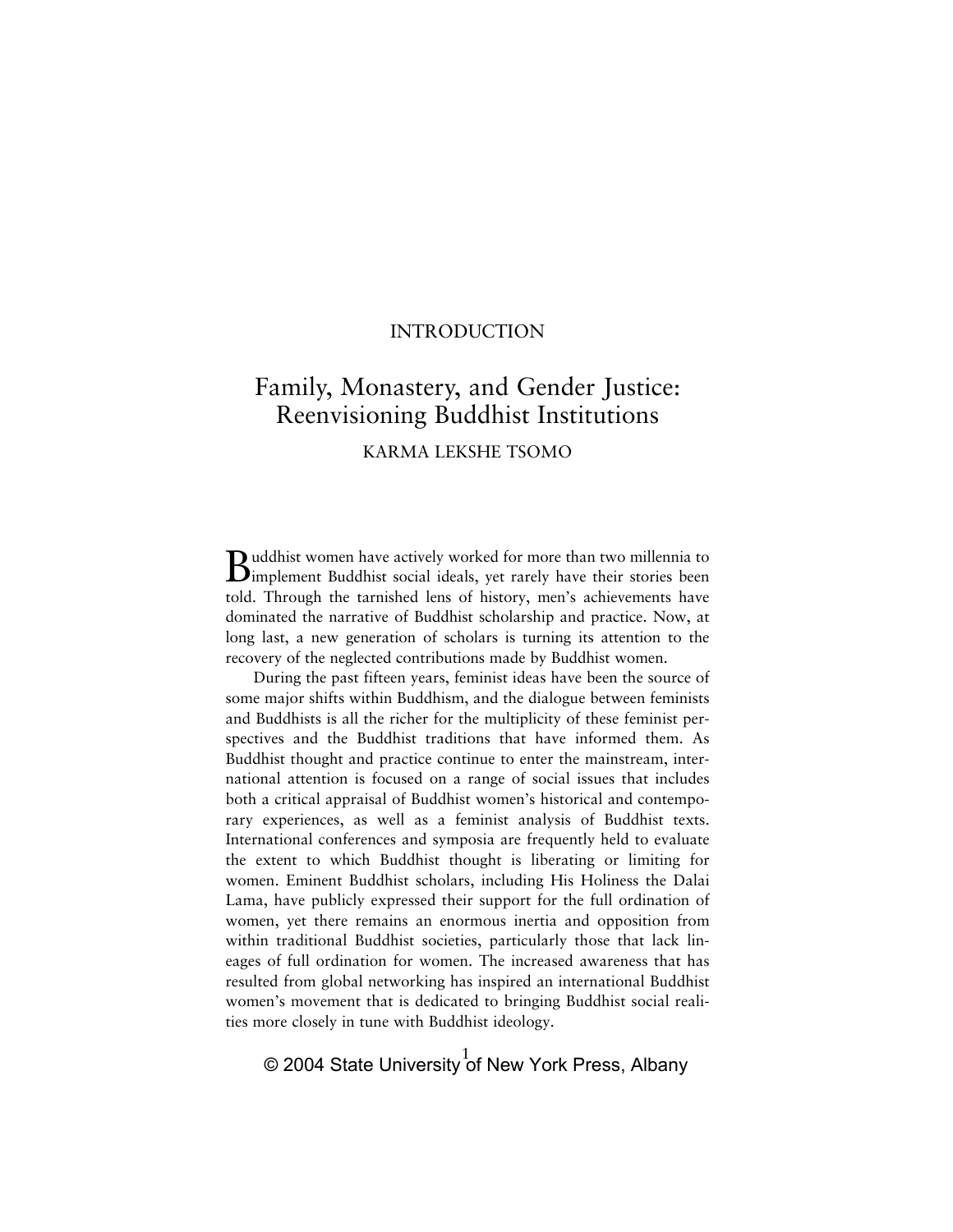The various Buddhist traditions present the goal of spiritual awakening (*nirvāņa*) not simply as an abstraction, but as a concrete eventuality for all human beings. Buddha Śākyamuni is recorded as having explicitly affirmed the potential for women to achieve the highest spiritual goal, yet despite the rhetoric of spiritual equality in the Buddhist texts, women, in actual practice, continue to face many obstacles in their efforts to gain access to Buddhist education and full ordination. Women today have little, if any, voice in Buddhist institutions. The de facto exclusion of women from Buddhist institutions, whether conscious or unconscious, is surprising in view of Buddhist egalitarian theory. Women's theoretical equality can even be used to mask social inequities. For example, the oft-repeated claim that women are totally equal in Buddhism diverts attention from some very blatant inequalities that exist within the Buddhist community, such as the superior status, support, and opportunities that monks enjoy. The exclusion of women from positions of power within Buddhism is currently being challenged by a growing number of women and men from a wide range of Buddhist cultures and philosophical perspectives. Efforts are being directed toward research on Buddhist women's history, the creation of more opportunities for education, the acceptance of full ordination for women, and the full participation of women in both the practice and interpretation of the tradition.

#### BUDDHISM AND GENDER JUSTICE

Some people look upon gender discrimination as a problem that has already been solved. There are even some young Western women who declare that they have never experienced gender bias in their lives. This is doubtful, however, since sexism is prevalent in the media as well as in many other aspects of daily life. Gender-biased images stream from magazines, films, and the music and television industries. It is nearly impossible to avoid gender-biased images in the Western world, and these images have a powerful effect on the way women and men view themselves and each other.

In other parts of the world, some women are acutely aware of gender inequalities, some sense a problem they are unable to articulate, while others may be completely oblivious to the problem. In Asian societies, many women simply accept gender bias because they feel helpless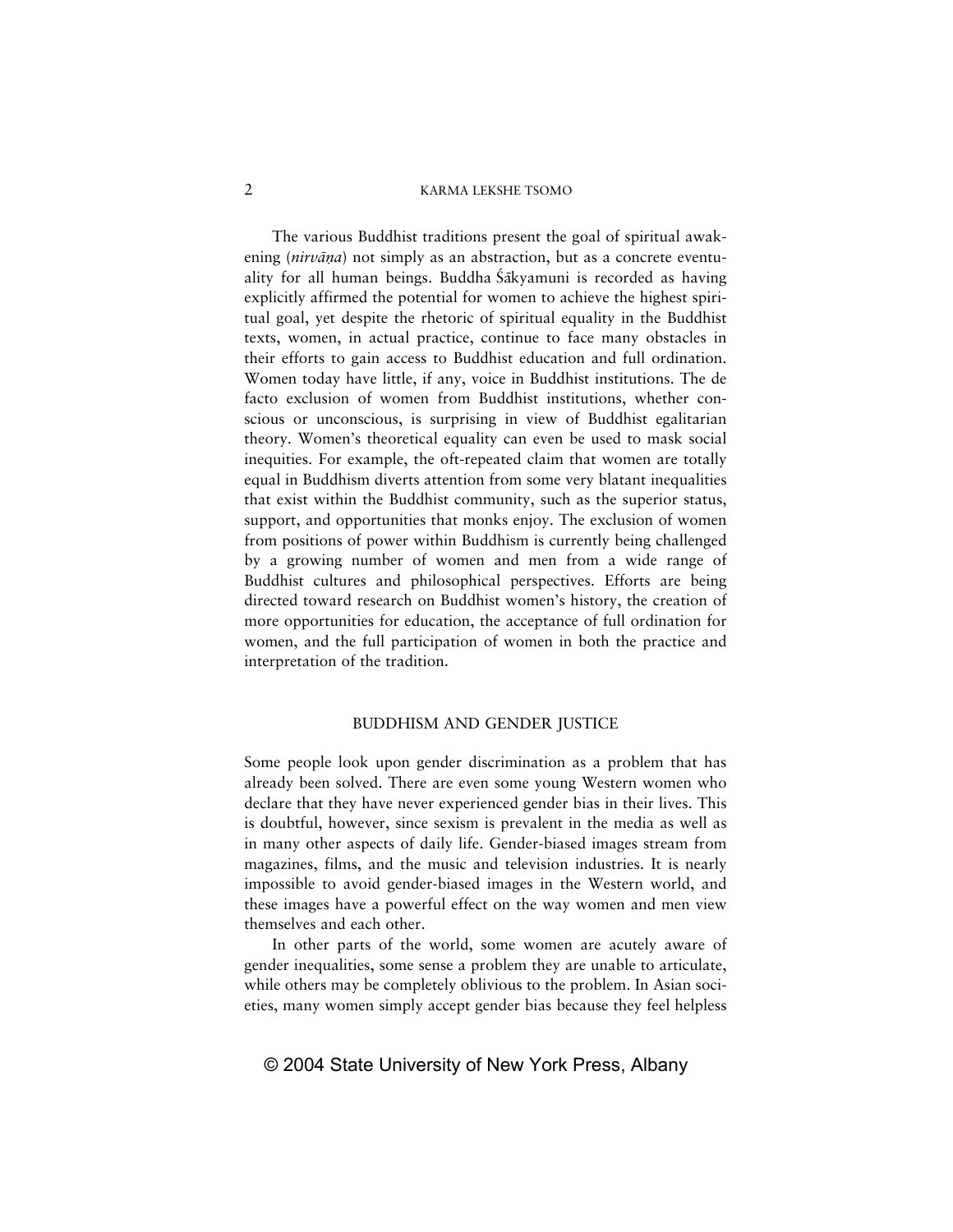to change the situation. Not only is gender discrimination pervasive, but many women also feel they lack a support system or the skills necessary to effectively confront it.

This book examines gender attitudes in Buddhist societies and how these attitudes affect the lives of women, both lay and ordained. The chapters examine how gendered attitudes are learned and how they can be unlearned through the use of philosophical, historical, and biographical approaches, as well as hands-on practical applications. The goal of all these approaches is to examine issues of gender in Buddhist societies, to raise awareness of the gender bias that exists in Buddhist institutions, and to explore the implications of gender bias in society. The authors' conclusions suggest that, despite the gender bias in Buddhist texts and societies, the Buddha's teachings present a viable theoretical framework for spiritual and social transformation that not only empowers women, but also provides a useful perspective for addressing gender discrimination.

No matter what potential a person is born with, many human behaviors, both beneficial and harmful, are learned. Buddhism posits that if behavioral patterns are learned, they can be unlearned. Because consciousness by its very nature is impermanent, the mind is mutable and flexible, therefore unskillful behavior patterns such as aggression, attachment, and jealousy can be unlearned, and positive behavior patterns such as kindness, compassion, and wisdom can be learned. Until now, many societies have been operating on what Riane Eisler, in *The Chalice and the Blade*, calls the dominator/dominated model of human interaction.1 The result is a world of conflict, exploitation, and injustice. By recognizing the problems inherent in this model of human interaction, human beings can create a new, more viable model based on shared responsibility and decision making. Emerging global programs for gender justice, human rights, and economic justice are evidence that this shift has already begun to occur, and it is important that a multiplicity of voices inform these initiatives.

Early Buddhist monastic communities were based on the ideals of shared responsibility and decision making. Women in Buddhist societies have generally had more freedom and independence than women in neighboring societies, but the structures of most families and institutions, especially—and ironically—Buddhist religious institutions, are distinctly patriarchal. These social and institutional realities contrast starkly with Buddhism's cherished ideals of equal access to spiritual

© 2004 State University  $\stackrel{3}{\text{o}}$ f New York Press, Albany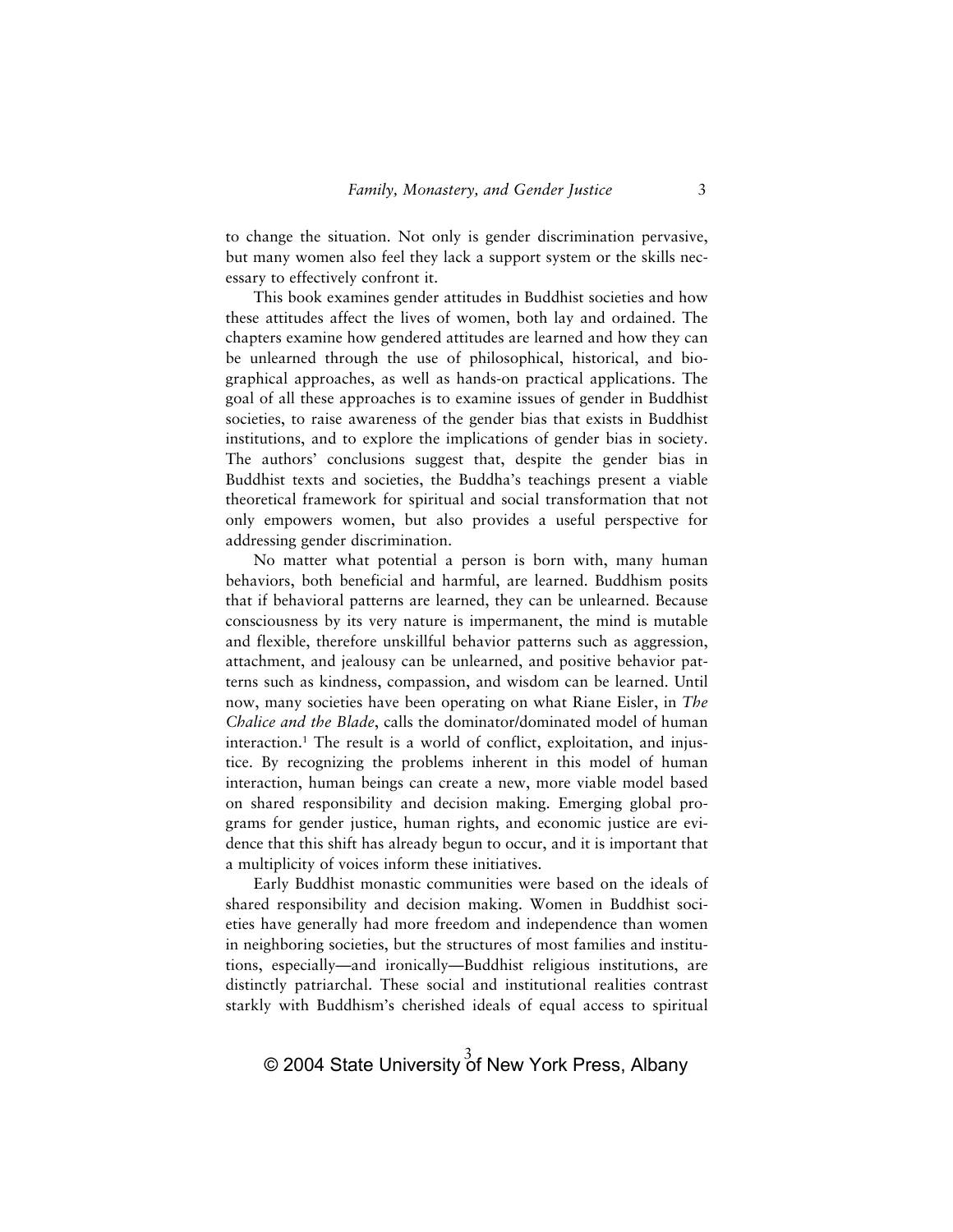awakening for all sentient beings. This clash between ideals and actualities has become more obvious to both practitioners and observers as Buddhism continues to move westward. A new awareness of gender inequalities in Buddhism has occasioned a reexamination of old and valued traditions, and stimulated a reenvisioning of the tradition that is predicated on equal access.

### GENDER RELATIONS IN BUDDHIST FAMILIES

In Buddhist societies, as in many Asian societies, expressing respect to parents, elders, teachers, and especially religious practitioners, is an integral and valued cultural norm. Specific patterns of expressing respect and deference to elders are taught to children starting at a young age. These patterns are reinforced in Buddhist societies by praise and admiration for people who are humble and polite. The high value placed on humility and polite conduct has given women a legitimate means of achieving social esteem, but it may also have conditioned them to be docile and subservient. Typically, the ideal woman is a loyal, chaste wife and mother rather than an active participant in the public sphere.

Learning and expressing respect in culturally appropriate ways to people in positions of authority and seniority is an integral aspect of life in Buddhist societies. It is difficult to determine how children in Asian societies learn gendered patterns of expressing respect from early childhood, but it has been my experience that Asian Buddhists express greater respect to men than to women. Although mothers, sisters, and daughters may be deeply loved and honored, a greater respect toward males is evident in families and in monasteries, where traditional values are most carefully maintained.

People's dissimilar behavior and attitudes toward women and men are often largely unconscious. My observation is that gendered patterns of behavior stem from early childhood acculturation in the family, where girls and boys are socialized differently in both subtle and overt ways. Although parents usually declare that they love their daughters and sons equally, girls are expected to shoulder a larger share of work responsibilities and receive fewer advantages than boys. Because daughters are seen as vulnerable to pregnancy and marriage outside the family, girls in many Buddhist cultures receive less encour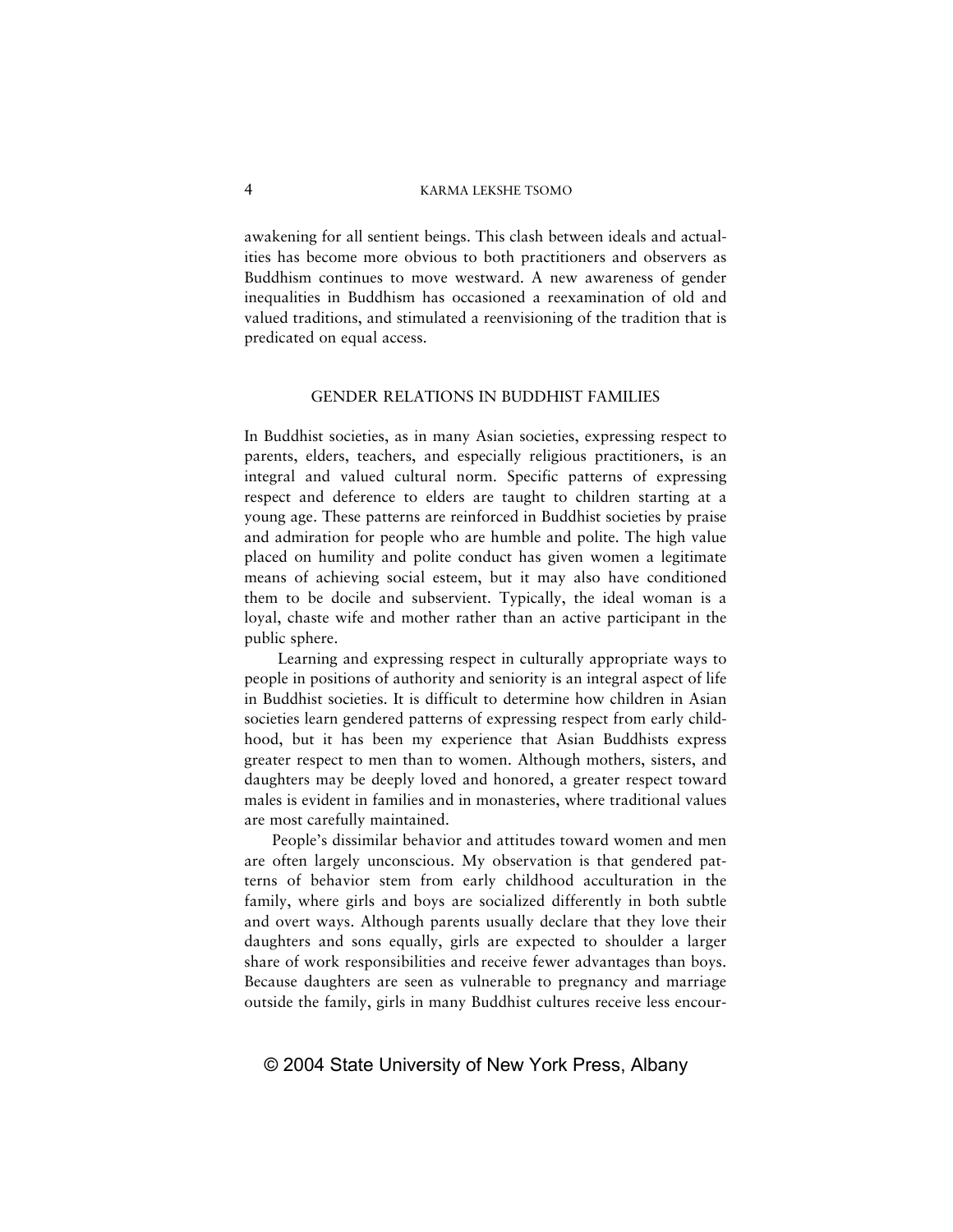agement to pursue higher studies and are unlikely to receive the same educational opportunities as their brothers. These gendered attitudes, learned in the family, are internalized and carried over into adulthood and into the monasteries.

Generally speaking, Buddhists do not intentionally behave differently or disrespectfully toward women, much less to nuns. Instead, different behavior toward female and male monastics appears to be largely unconscious and the result of gendered patterns of childhood socialization. People are often completely unaware that they behave differently toward nuns than they do toward monks, and would probably be surprised, even incredulous, if this was pointed out. When Buddhist nuns notice these inequalities, they generally ignore them, since it may be awkward or appear self-serving to point them out. Gendered behaviors are so common that many people fail to recognize them at all. Culturally appropriate training in gender awareness is therefore essential in Buddhist cultures, for both men and women. Women can take the lead by developing an awareness of their own gendered attitudes and behaviors and by devising ways to correct inequalities in Buddhist society.

To understand the underpinnings of gender inequality in Buddhism, it is necessary to examine not only the texts and structures of Buddhist institutions, but also the attitudes and patterns of socialization that have evolved within these institutions. I use the terms "gender imbalance" and "gender inequality" instead of "gender injustice" and "gender oppression" because, although gender injustice and oppression certainly occur in Buddhist societies, these terms imply conscious, intentional behavior, unlike gender imbalances and inequality, factors that unconsciously influence behavior, but are remediable through consciousness raising. Equally as important, gender imbalances and inequalities are often the basis for gender injustice and oppression, and therefore raising awareness of gender imbalances and inequalities may go a long way toward correcting injustice and oppression. For example, to my knowledge, most Buddhist associations in traditionally Buddhist societies are entirely male, yet few people have even noticed this fact, and many would even contest the assertion that gender discrimination exists within Buddhism. With the exception of a few Buddhist women's organizations, most national or international Buddhist institutions have less than a fair representation of women members, or no women members at all, not to mention women in positions of authority. Women are underrepresented at national and international Buddhist conferences,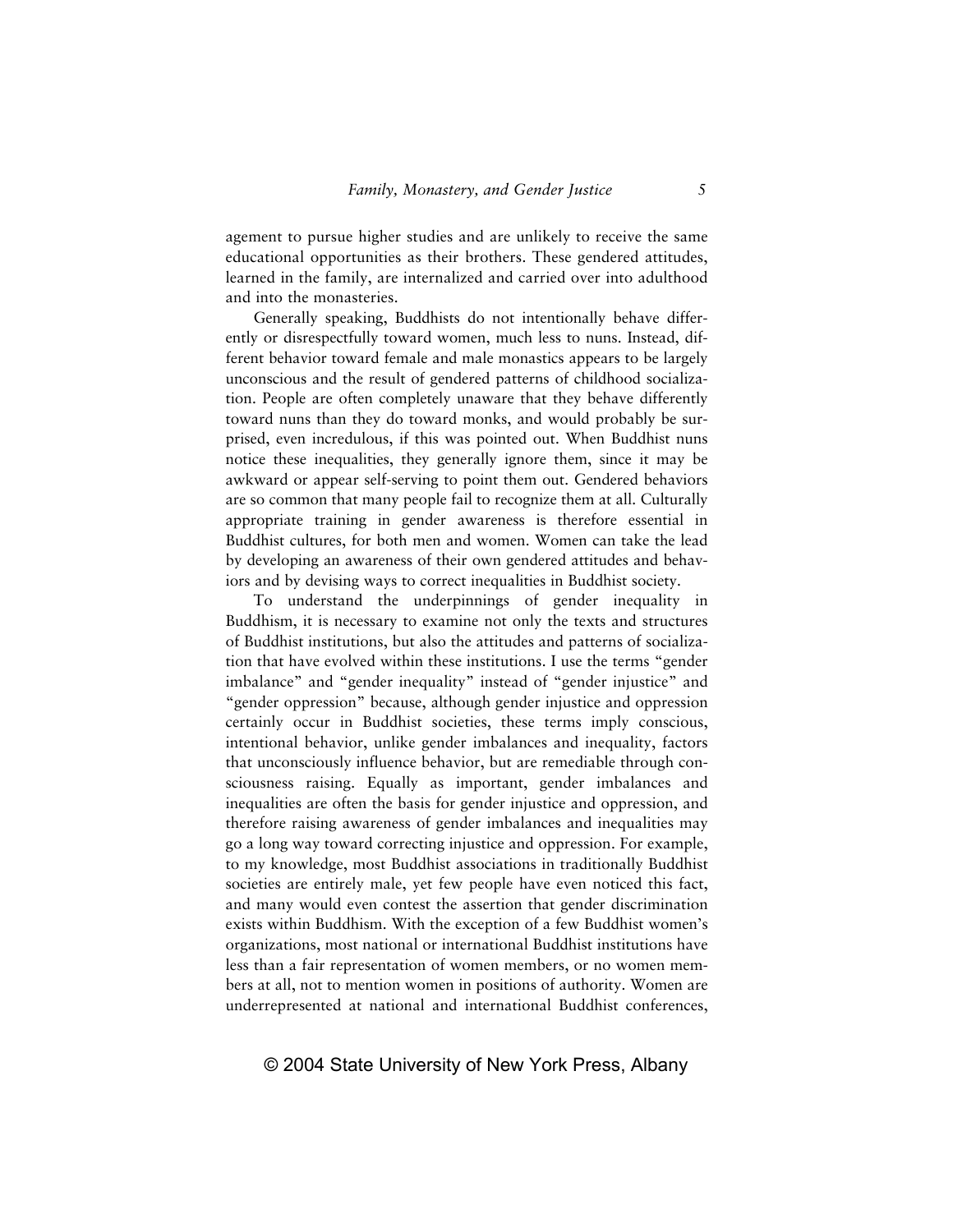and even in countries where women are gaining admission to institutions of higher learning, they continue to be poorly represented in Buddhist institutions.

Buddhist women frequently express a lack of interest in power or status, and many women in developing countries are understandably more concerned about obtaining their basic requirements, such as adequate food, shelter, health care, and education, than about attending conferences. When women are not provided with their basic needs, their potential is squelched and they find themselves perpetually disempowered and subordinated. Some even argue that it is futile to struggle for equal representation in Buddhist institutions at all, since most are hierarchically organized and emblematic of male authority. Meeting the basic needs of women is obviously a priority, yet at the same time, I feel that women must begin to take positions of leadership and responsibility in Buddhist institutions soon, or else remain indefinitely on the margins of social transformation. Women must gain their voice and begin to help transform Buddhist institutions from within, lest gender inequalities become even more firmly inscribed. Gradually, as international awareness of women's issues heightens, a few nuns and laywomen are being included in some national and international Buddhist conferences. Although this token inclusion does not fairly represent women's voices, it is a step in the right direction since it does give women a voice for expressing concerns and pressing for changes within Buddhism.

#### BUDDHIST WOMEN IN MONASTIC LIFE

For over 2500 years, monasticism has been fundamental to Buddhist societies and religious institutions. Although women have not always had equal access to the benefits of monastic life, and nuns living a monastic life do not always have the same opportunities as monks, monastic life has been meaningful and beneficial for countless women. Monastic life offers women an alternative to marriage and procreation. It provides knowledge, independence, a sense of community, and the spiritual benefits of Buddhist practice—mental clarity, balance, inner peace, wisdom, and loving-kindness.

The role of monastic practitioners is a greatly valued one in Buddhist societies, and the highest expressions of respect are generally reserved for monastics, especially male monastics. My experience of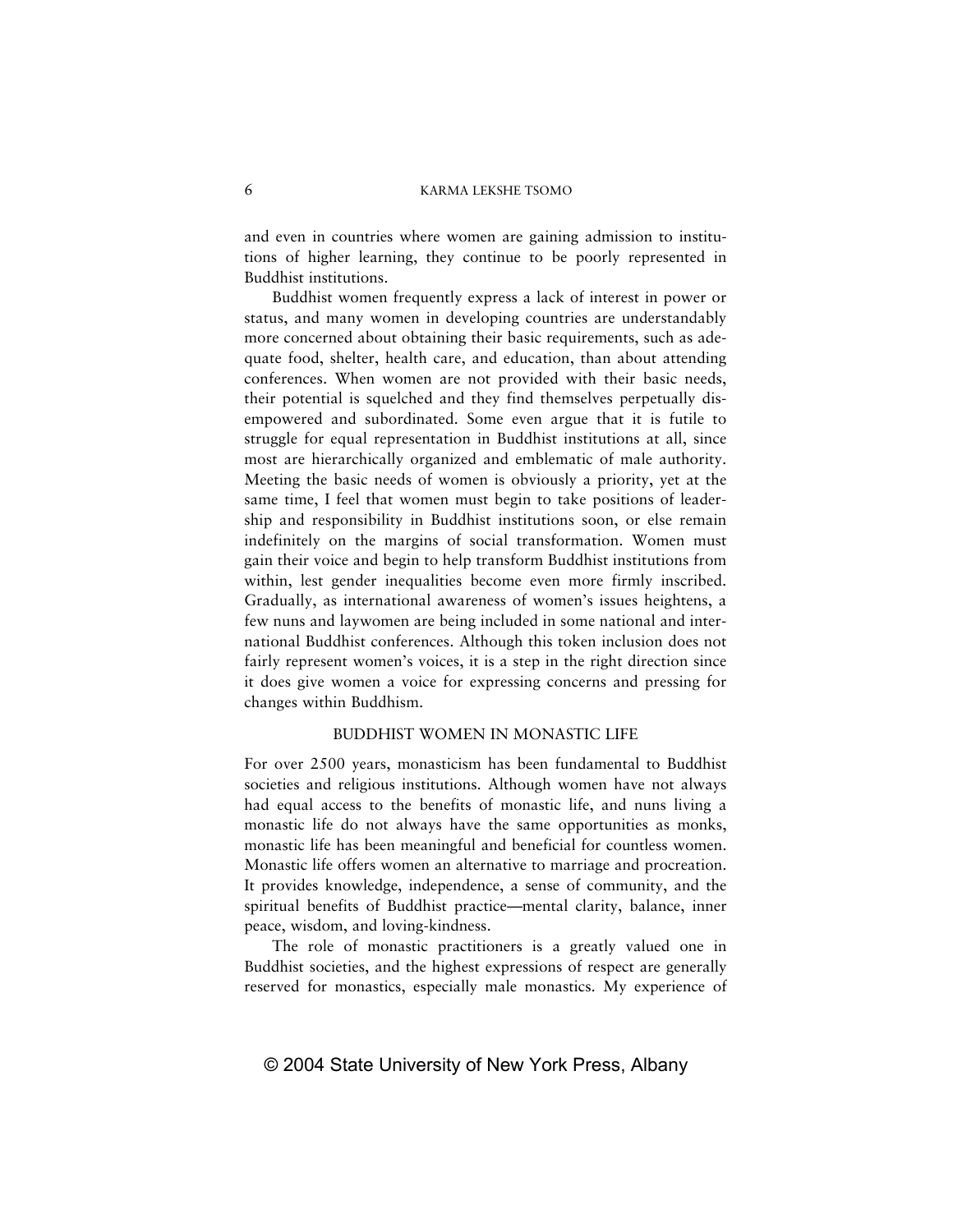living in Buddhist cultures over a period of twenty years has taught me that, overall, there is a marked difference between the way people regard monks and nuns. Even among monastics themselves, the exemplars of cherished Buddhist values, disparities exist in attitudes toward nuns and monks. Many times I have observed that, when a visiting monk appears, Buddhists rise, hasten to receive him, arrange a comfortable seat, and offer tea, hospitality, and other services, yet when the visitor is a nun, these same behaviors are not generally applied. Instead, people, including women, generally do not rise, offer her a place to sit, serve her before themselves, or offer her the same courtesies that are commonly extended to monks. When people do show respect toward nuns, it is generally less deferential than the respect expressed to monks. In my opinion, these gendered patterns of behavior toward nuns both reflect and perpetuate the lower status of nuns—and, by extension, all women—in Buddhist societies.

Nuns receive material support at a subsistence level from the laity and enjoy the protection of the monastic precepts, which, according to Buddhist tradition, benefit them in both tangible and intangible ways. Tangibly, the precepts protect women against exploitation by providing both a strong foundation for ethical decision making as well as membership in a safe community of spiritual practitioners. Less tangibly, the precepts are thought to enhance concentration and discipline, and the mental stability developed during meditation increases alertness and sensitivity to the nuances of situations. The wisdom and loving-kindness developed through meditation practice help the practitioner to deal more skillfully with difficult life situations, and dealing with difficult situations skillfully is thought to engender greater wisdom and compassion. On a totally intangible level, the monastic precepts are believed to be meritorious and the source of protective power. When I survived a near-fatal viper bite in India some years ago, several Tibetan lamas said it was due to the power of the precepts.

This is not to say that Buddhist monastic life is always without problems. Just like people everywhere, monastics have different personalities, backgrounds, and expectations. Just like people in ordinary society, monastics can be temperamental, sluggish in their practice, or careless in their behavior. Monastic practice is designed to nurture enlightened character, but beginners (and we are all beginners) may exhibit jealousy, anger, attachment, greed, and all the usual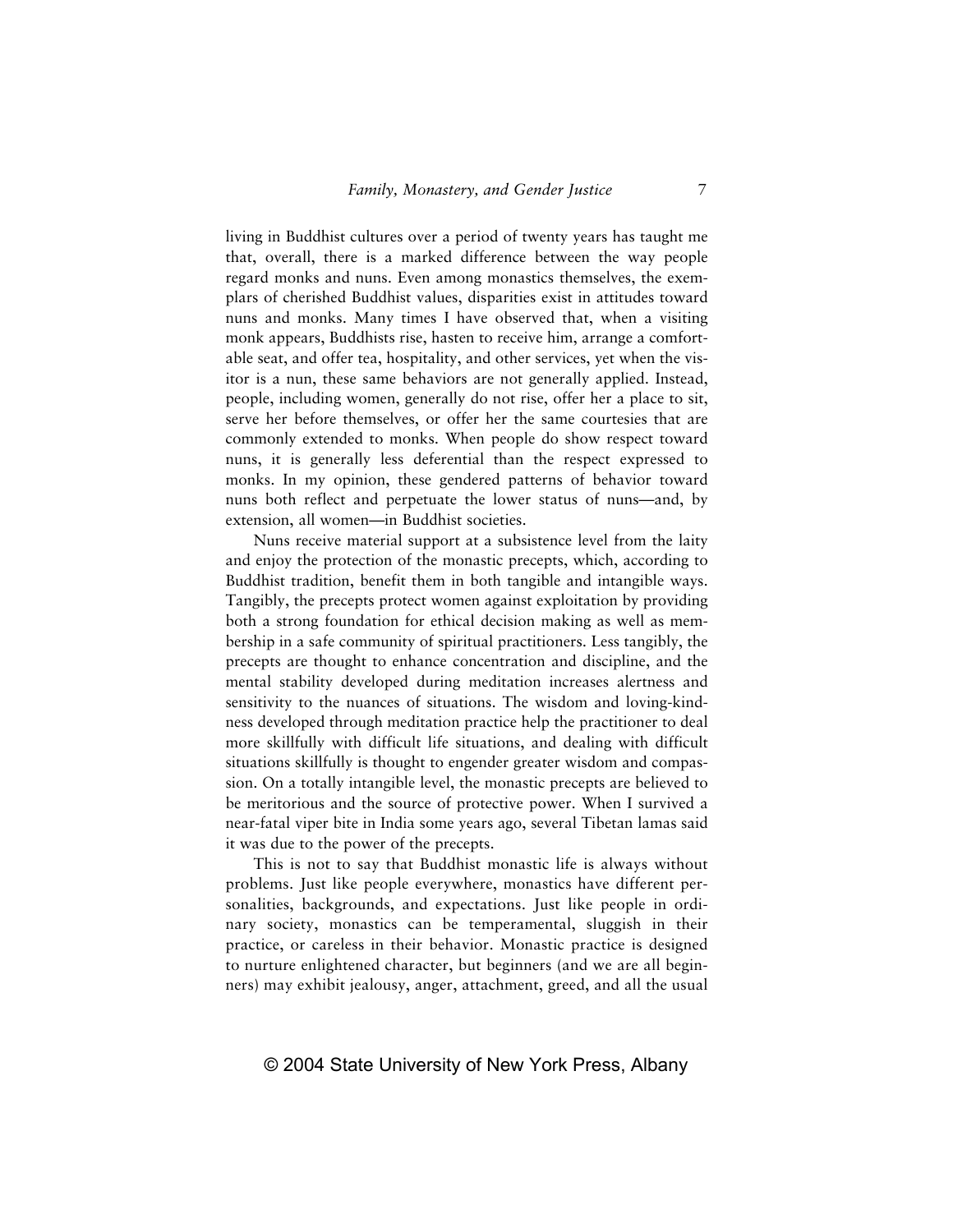imperfections. Monastic life is a crucible for character development, not a panacea.

My experience of visiting and living in Asian Buddhist monasteries has given me some experience with monastic protocol. After receiving novice ordination in 1977, I studied for fifteen years in a Tibetan settlement in Dharamsala, India. In 1982, I received full ordination in Korea and then went to Taiwan for further monastic training. These experiences of monastic life in different countries have given me some insight into the lifestyle of Buddhist monastics in various traditions.

The tradition of showing respect to elders in the family is replicated in the monastery. Bowing to senior practitioners not only helps monastics express respect for one another, it also sets an example for the laity. The tradition of bowing establishes clear lines of seniority within the monastery and within the monastic order as a whole, whereas in the West structures of authority are often confused with authoritarianism and therefore rejected. Having clear lines of authority in a monastic setting can be extremely useful, not only for the functioning of the monastery, but also for maintaining discipline, harmony, and an environment that is favorable for Dharma practice.

My experiences in Asian monasteries over the years have been instrumental in shaping my understanding of gender in Buddhism. For example, in the Tibetan tradition it is rare to see anyone bow to a nun, perhaps because there are no fully ordained nuns. In the Korean tradition, by contrast, all junior nuns pay respect by bowing to senior nuns. There is a precise protocol for showing respect for those who are senior in ordination status. When a fully ordained nun *(bhikṣuṇī)* visits a monastery in Korea, junior nuns immediately gather and express their respect to her by bowing in the traditional way. In Taiwan, junior nuns express respect by bowing to senior nuns as soon as they enter a monastery, immediately after paying respect to the Buddha.

In the Buddhist traditions that offer full ordination for women, nuns are generally ordained by senior, fully ordained nuns. In traditions that lack full ordination for women, nuns are ordained by monks. This custom has been standard practice for centuries in Cambodia, Laos, Myanmar, Thailand, Tibet, and Sri Lanka. Many women also prefer to take ordination with respected monks, even when fully ordained nuns are available to ordain them. To receive ordination from a highly respected monk is regarded as a blessing.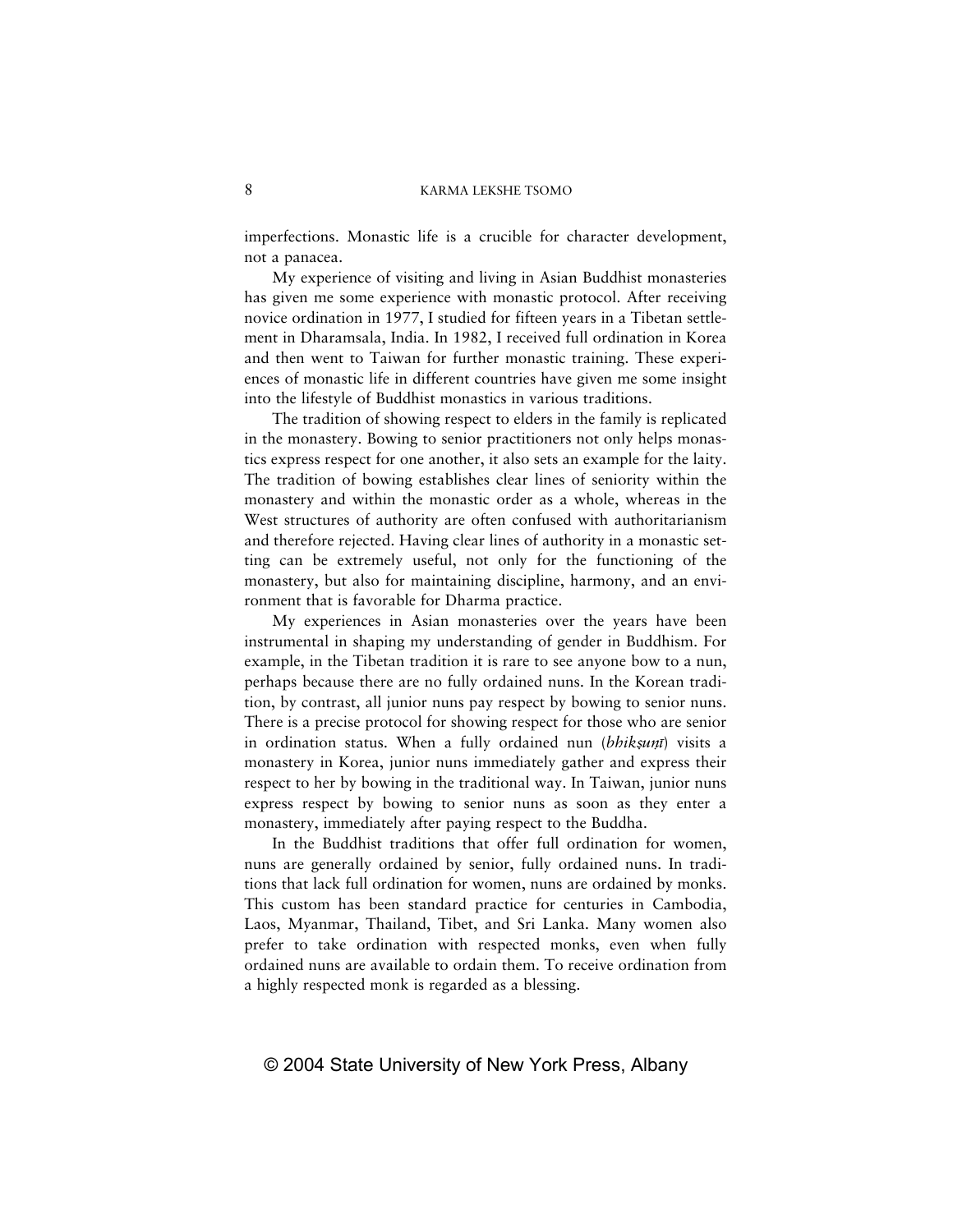In countries where there are no *bhiksunts* to perform the ordina-<br> *of* tune monks often take the representility. The monks are esting **the contracts where there are the contract of personnel in contract to the state** compassionately when they ordain nuns, since nuns in countries without *bhiksunts* could not become ordained without the monks' help. At the came time, if the monks early we may without earchel selection **the same time, if the monks ordain women without careful selection** criteria, or without the provision of adequate training and education, the procedure can cause many problems in the nuns' communities problems that are beyond their control. When monks ordain nuns, they effectively decide who will join the nuns' community, but they do not always know the applicants well and do not have a stake in the admission process since they live elsewhere. Because the monastic ideal is so highly valued, new candidates may be encouraged to join, but may not be temperamentally suited to monastic life. This openhearted attitude toward admissions becomes a problem for women's communities if sufficient care is not taken in the selection process. Nuns therefore need to think carefully about investing monks with the power to ordain nuns. Although their options are limited by the absence of *bhiksunts*, nuns lit-<br>
andly hacome disampowered by relinquishing their monoctic outhority **Thing agreems** their episons are infinited by the dissemble of *outhority*, then its evally become disempowered by relinquishing their monastic authority.

#### BUDDHIST RESPONSES TO GENDER IMBALANCE

Over the years, I have encountered a variety of different attitudes toward the gender imbalance in Buddhism. The most common attitude is to ignore the problem altogether, dismiss it, deny it, and trivialize it. On the other hand, there are people who have recognized the gender imbalance in Buddhism and have set about to redress it, often in very creative ways, and the result has been a resurgence of interest in Buddhist women's issues. However, there are still many challenges that lie ahead on the journey toward realizing true gender equality.

First, most people are blind to gender inequalities, just as I was when I began practicing Buddhism thirty-five years ago, even though such inequalities were strikingly evident. When I became an ordained Buddhist nun in 1977, I continued to be unaware of these inequalities, or even that I was entering a tradition in which women lacked the same opportunities for education and full ordination as men.

Second, people often dismiss the gender imbalance and say that gender equality is not necessary for Dharma practice. They may recognize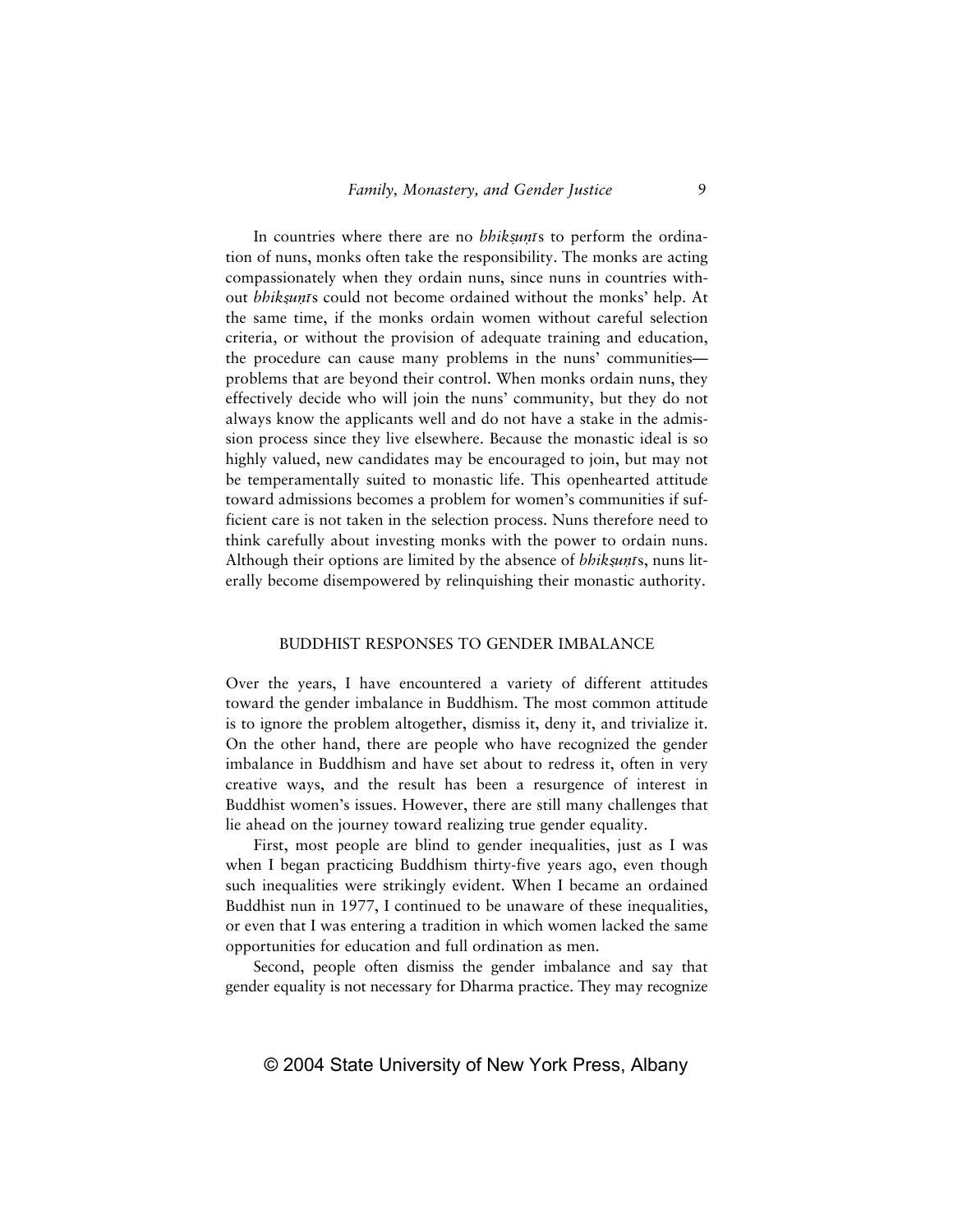that there is a gender imbalance in Buddhism and acknowledge that monks have more opportunities than nuns, but believe that gender differences are irrelevant to achieving enlightenment. Even if there is gender discrimination in Buddhism, many claim it cannot prevent women from achieving *nirvāna*. Teachers in all the Buddhist traditions support this view by saying that women have the same spiritual potential as men. It is very easy to dismiss the problem by saying, "In Buddhism everyone can achieve enlightenment," and go on to the next question.

Third, people may deny that there is a problem by asserting that no gender imbalance or discrimination exists in Buddhism, because women can do anything that men can do and women are able to achieve whatever goal they strive for. If women want enlightenment, they can get it, if they are determined and work hard. Nothing is preventing women from achieving enlightenment. Using this reasoning and substantiating it with actual examples of women who have achieved realization in the tradition, many people deny that there is a gender problem in Buddhism at all.

Fourth, some people may trivialize the problem and say, for example, "I am not interested in status, position, or fame. If someone is interested in becoming fully ordained, that is fine, but I am only interested in achieving *nirvāṇa*. If monks are regarded more highly than nuns, that is not a problem for me. Status is a worldly concern and has nothing to do with Dharma." This attitude can be misleading and dangerous for women. Not only does it ignore gender discrimination, but it also distorts the issue by suggesting that gender equality is a worldly concern and has no significance for Buddhism. Moreover, this attitude casts aspersions on the sincerity and motivation of those who voice concerns about gender inequalities.

A fifth related attitude is to belittle the problem of gender imbalance in Buddhism in an attempt to silence dissent. Advocates of equal opportunities for women may be intimidated or discouraged from raising gender issues. Some segments of traditional societies are resistant to change and prefer to maintain the status quo, an attitude that cannot help but perceive advocates of social change as threatening, simply because they challenge the prevailing social norms. The changes that feminists propose, for example, threaten people in positions of power. When women call for change, many elites begin to cling to their power and advantages. These very obvious reasons are why there is often enormous inertia and resistance to social change.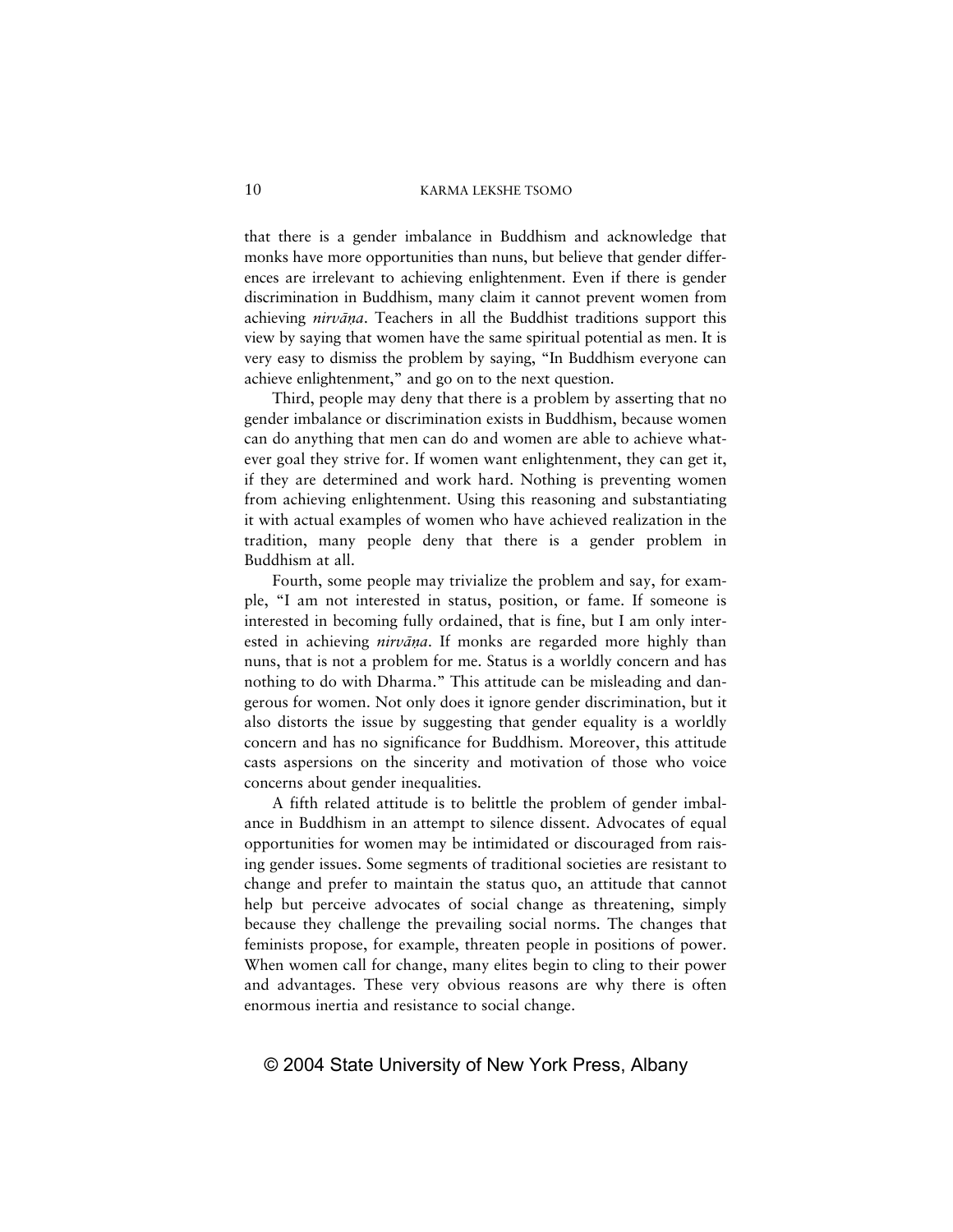Women who seek changes in the status quo or want to move beyond their allotted social sphere often find obstacles placed in their way. For example, many women who seek higher education or ordination may be discouraged from pursuing their aims. In one case in the 1980s, about a dozen Tibetan nuns sought the advice of a highly respected male teacher about applying for admission to the Institute of Higher Tibetan Studies in Sarnath. All of these nuns were told that they would face "obstacles" if they applied and should stay in the monastery instead. Three other nuns went to different teachers with the same question and were all told that it would be very beneficial for them to apply for higher studies. One nun in the latter group eventually earned a Master's degree in Buddhist Studies and became qualified as a teacher.

When nuns approach their teachers for advice about receiving higher ordination, they are often told, "It is difficult enough to keep the ten precepts purely. Are you able to keep the ten precepts perfectly? Imagine how difficult it would be to keep more than three hundred precepts!" I have personally heard this response many times from different teachers. I have also heard many people, including monks, nuns, and laypeople, repeat it to novice nuns: "It is hard enough to keep the ten precepts. Why in the world would anyone want to take *bhiksunt* ordination? Ten precepts are enough for nuns." Such remarks discourage nuns, and not only erode their self-confidence, but also dissuade them from seeking full ordination, even when they are qualified and have the opportunity to do so. Such remarks also prevent Buddhist women from standing up for their rights. When women repeat these intimidating remarks to others without having critiqued their value, they disempower themselves and each other.

Occasionally women encounter outright denigration and humiliation. When I was studying in India, I often heard disparaging remarks about nuns. A classmate of mine, a monk ten years my junior, told me, in all seriousness, "Women are inferior to men in every way. Women are smaller and less capable. They are physically, mentally, and emotionally inferior to men." It was quite shocking to encounter such an attitude, especially among young people. The case of this monk was particularly astonishing since he owed everything—his education and his very existence—to the kindness of women. We were studying logic at the time and learning to apply critical analysis to a wide range of Buddhist topics, but he seemed unable to apply logical reasoning to real life situations. Finally I presented him with the articles published in the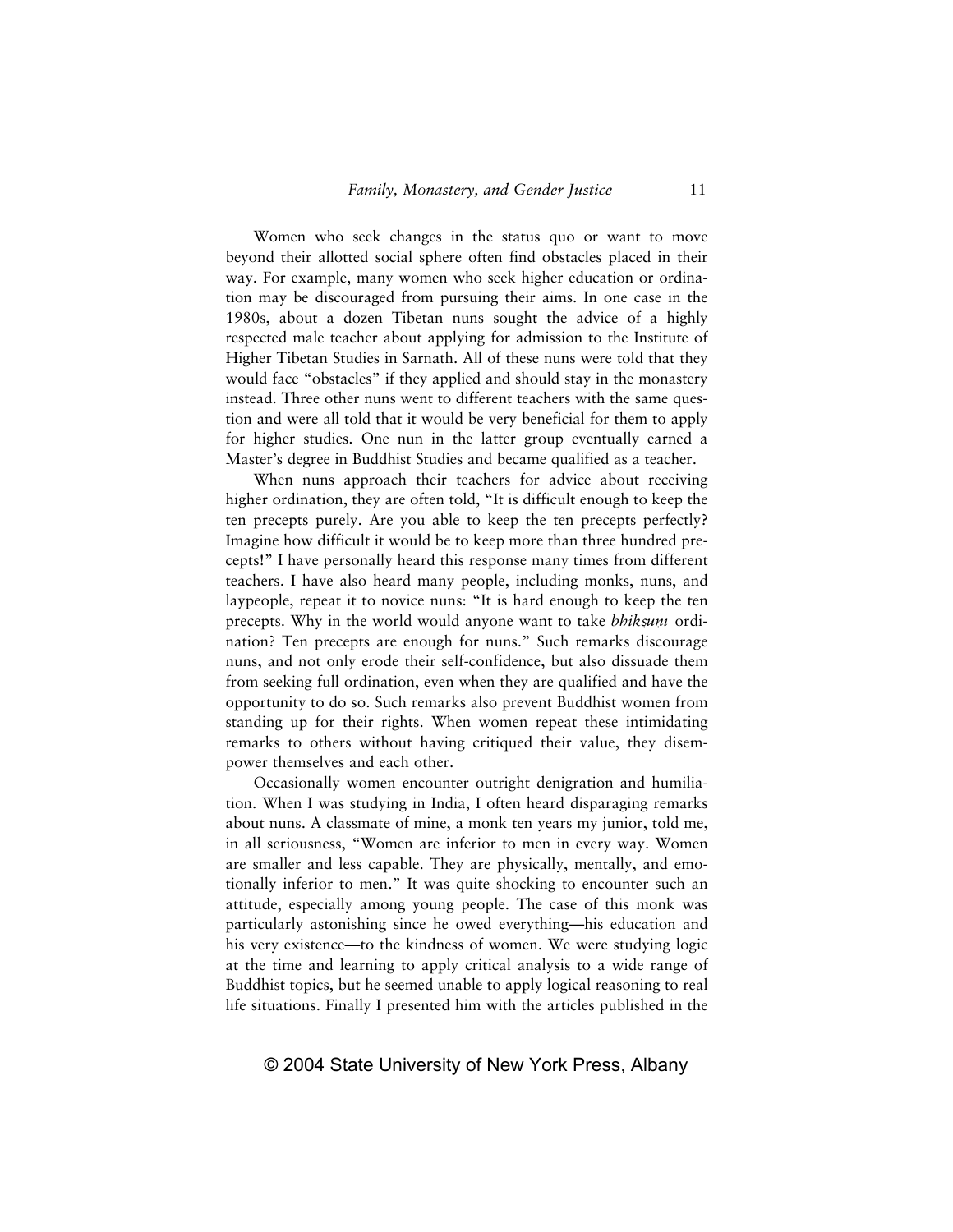Times of India, with titles such as "Girls Score High in National Exam Results" and "Girls Outshine Boys Again," which indicate that girl students consistently achieve higher marks than boy students. I argued that girls, when given equal educational opportunities, often do better than boys, but I remained unable to shake his conviction that women were innately inferior to men. The playing field is still not level, even in the United States, even in the twenty-first century. Although some biases are culture specific, gender bias seems to extend beyond cultural boundaries.

### CHALLENGING AND CHANGING THE SYSTEM

His Holiness the Dalai Lama, one of Buddhism's most highly respected leaders, frequently mentions the importance of challenging outmoded attitudes toward women. He repeatedly challenges women to correct the prevailing misconceptions about their abilities by striving for higher education and professional advancement, especially when it is for the service of society. He recommends that women set aside counterproductive emotions such as anger and resentment, and strive toward their goals with determination and perseverance.

According to the Buddha, all sentient beings have equal potential for enlightenment. The Buddha also taught his followers to use logical reasoning to test his teachings, just as they would test gold before purchasing it. Extending this logic to social analysis, it therefore stands to reason that the Buddhist teachings are inclusive in scope, and thus should be equally accessible to women and men. In my opinion, it is therefore the duty of thoughtful Buddhists to question the inequalities women have faced for centuries and to work to remove any limitations women face today in gaining access to their religious heritage.

Pointing out injustices in society has always carried risks, especially for disadvantaged sectors of society. Not only do social critics upset traditional apple carts, but women who seek changes may be disparaged or criticized for seeking their own advantage. In cultures where humility and self-effacement are highly valued—especially for women speaking out takes courage. The situation of women in Buddhism is not unique, however, since anyone who works for social justice risks public censure. Fortunately, women in Buddhist cultures enjoy the freedom to express their views.

Education for women is essential to this process because educationally disadvantaged women lack the tools necessary to work for improvements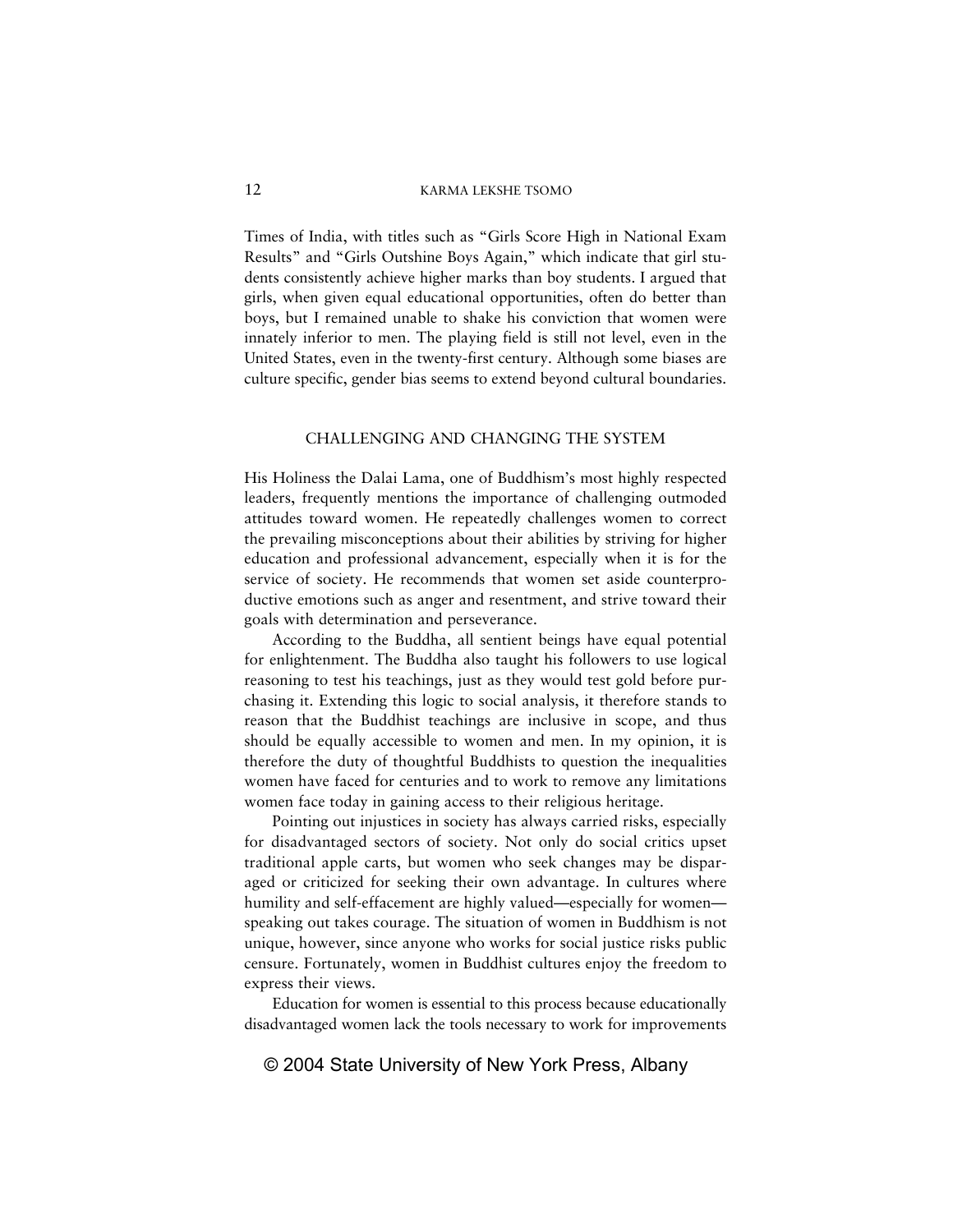for themselves and their families. Buddhist women in developing countries often lack adequate education, so the first step is to insist on equal educational opportunities for girls from a young age. As women gain confidence and skills, they can more effectively express their needs and hopes.

Equal opportunities for education, ordination, and economic development will naturally bring many changes for women, including changes in Buddhist institutions. The same skills that are used to debate Buddhist philosophy can be used to press for social change. When nuns are told that ten precepts are enough for women, they can counter by asking why ten precepts are not enough for monks. They can reason that, if full ordination is meritorious for monks, it must be similarly meritorious for nuns. A friendly debate along these lines is a good way to bring gender issues into the open. Debates will encourage nuns, monks, and laypeople alike to think more critically about women's capabilities.

In addition to educational disparities, there is also a gap between generations that disproportionately affects Buddhist women. For example, women of different generations approach problems from vastly different perspectives, and today, due to the process of rapid social change occurring in societies around the world, the generation gap is widening. Differences of psychology, values, and life experiences remain greatest in developing countries, where large segments of the population are left behind by economic changes. While members of the younger generation are caught up in new technologies and values, members of the older generation struggle to preserve their traditional cultures. Since women are the most likely ones to be left behind during rapid economic changes, the gender imbalance in human society is paralleled by an ever-increasing communication gap between generations.

Redressing the gender imbalance requires skill and tenacity, especially in Asian societies, where direct confrontation is often the least effective tactic. Perhaps a more effective tactic is to respectfully ask questions to gain a clearer understanding of different viewpoints, to subtly open up new avenues of inquiry, and gradually explain why educated women are an asset to Buddhism, not a threat. Most dialogue partners are quick to recognize that, if Buddhist practice is beneficial for men, it must be equally beneficial for women. And, if Buddhist practice is beneficial, women deserve to have equal access to it.

Working with the Buddhist women's movement has been very refreshing. Because Buddhist traditions are founded on logical reasoning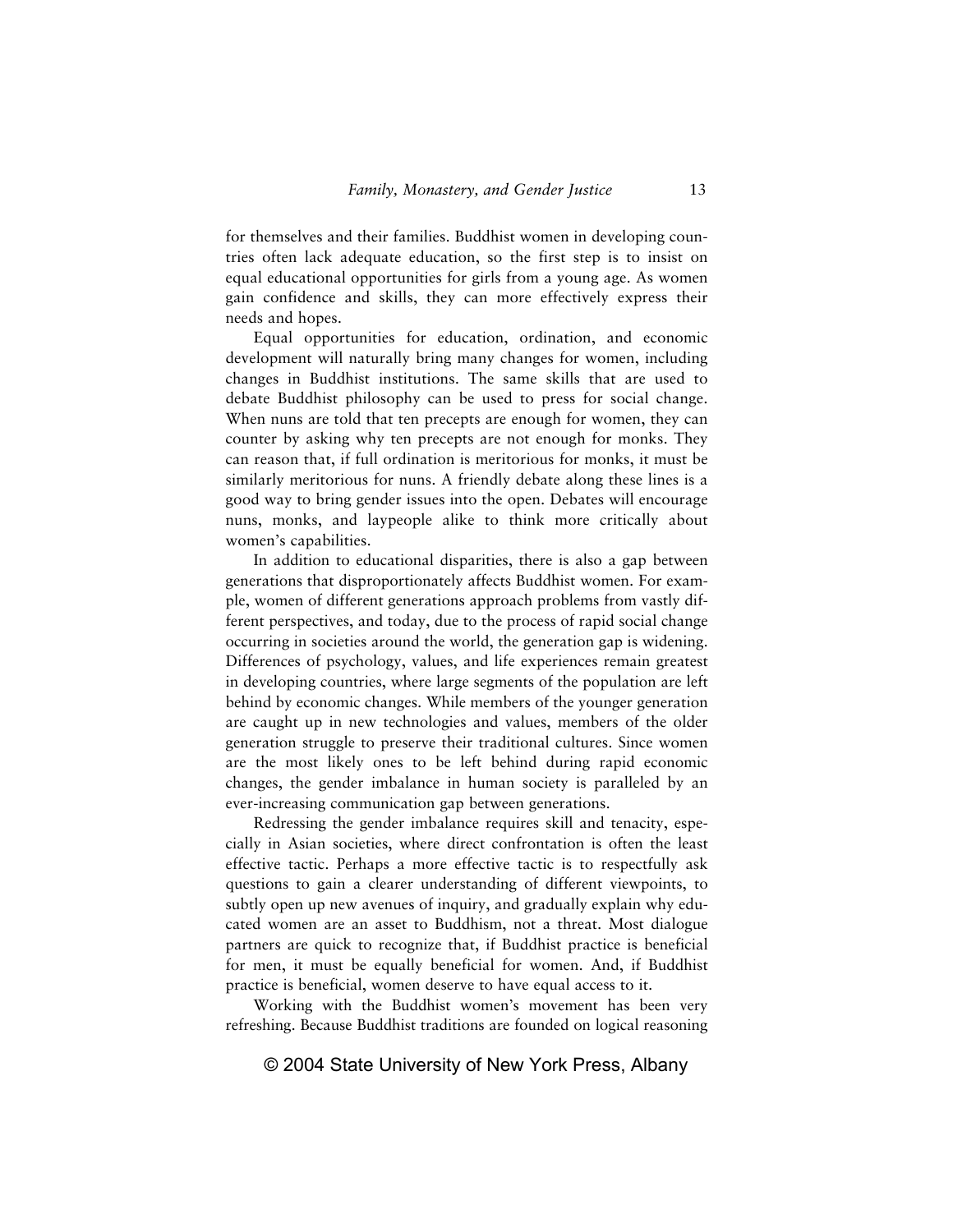and common sense, it is possible to engage in constructive dialogue and reach a deeper level of understanding, even about difficult issues. Over the past fifteen years, I have discussed gender issues with Burmese, Cambodian, Chinese, Japanese, Korean, Thai, Tibetan, and Vietnamese monks, nuns, and laypeople. These discussions have educated me, not only about monastic discipline and Buddhist philosophy, but also about how Buddhism can be adapted and applied in contemporary society. All parties to the discussion seem to come away with both a greater tolerance and awareness of Buddhism's usefulness, and a greater understanding about the importance of equal access for women within the tradition.

There are a number of reasons why I believe that attitudes toward gender can change in Buddhist cultures. First, Buddhist practice is concerned with the transformation of consciousness, and consciousness has no gender. Second, the Buddha affirmed that women are as capable of achieving enlightenment as are men, so discrimination against women is inconsistent with a fundamental Buddhist principle. Third, Buddhists, especially monks, want to make Buddhist practice accessible and they realize that gender discrimination is unacceptable in the modern world. If Buddhists are true to their stated principle of having compassion for all sentient beings, they must stand up for gender justice.

### WOMEN AND ENDANGERED BUDDHIST CULTURES

When discussing the issue of women in Buddhism, it is also important to recognize that Buddhist cultures in general, and the Dharma teachings in particular, are in danger. Over the past fifty years, Buddhism has been nearly obliterated in Cambodia, China, Laos, Mongolia, Russia, Tibet, and Vietnam. It is also perilously close to extinction in regions of Bangladesh, Hong Kong, India, Indonesia, Korea, and Nepal due to politics, war, and increasing secularization. Buddhists are often among the poorest and most disadvantaged, and consequently are also often the most vulnerable to the aggressive conversion efforts of other religions. With so many ancient Buddhist cultures endangered, providing women with the resources they need to study and practice Buddhism will allow them to counter these destructive trends and share this traditional knowledge with others.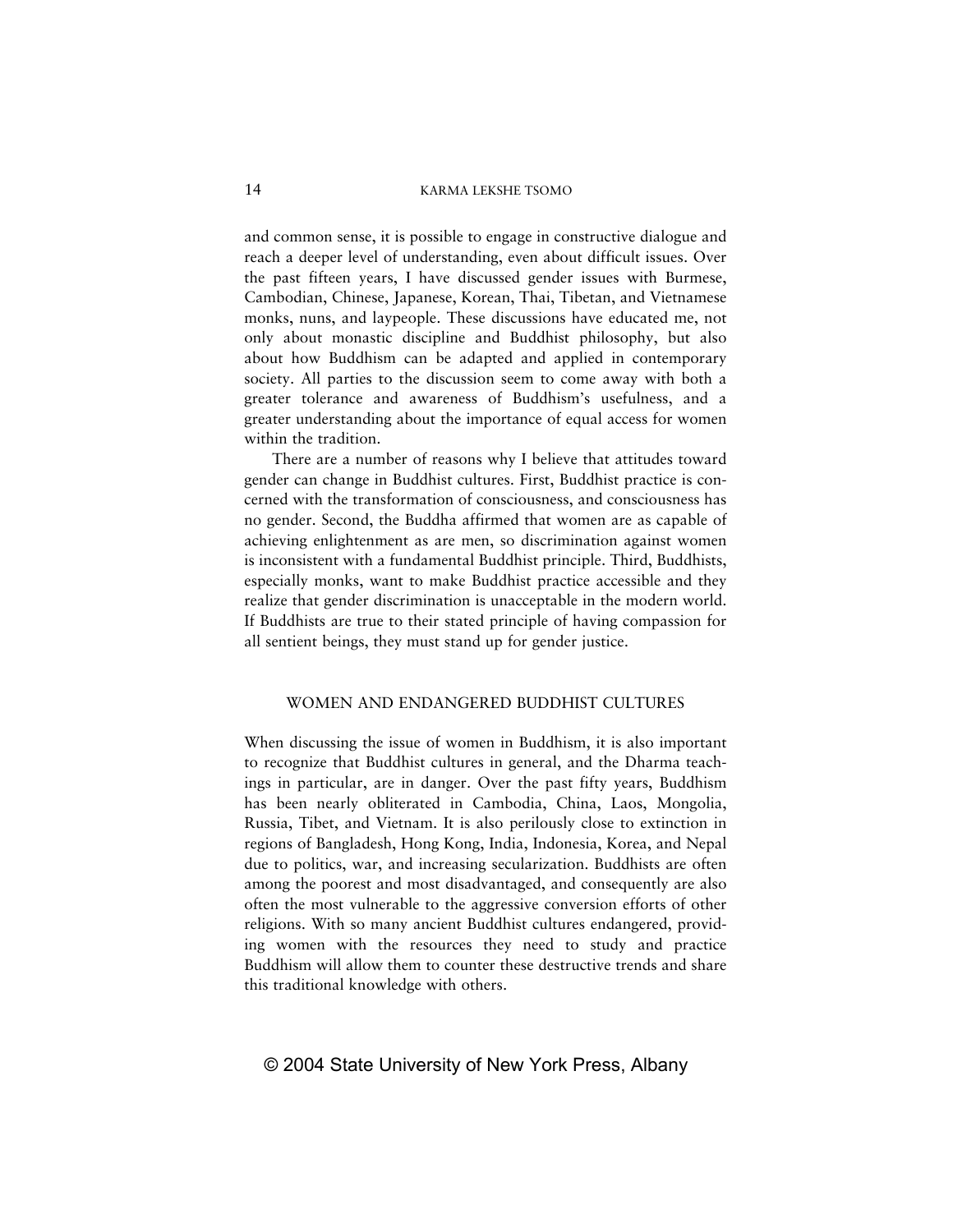The benefits that Buddhist women can bring to society are obvious to anyone who visits Taiwan or Korea, two countries where Buddhist women and men have nearly equal opportunities to education, ordination, and facilities for religious practice. Although Buddhist women in Vietnam still face many difficulties by living in a communist regime, their courage and resoluteness in the face of adversity are also inspiring. To visit these countries and see thousands of well-educated, well-disciplined Buddhist women totally committed to working for the welfare of society makes it easy to understand the benefits that are derived from having a strong order of nuns (Bhikṣuṇī Saṅgha) to teach and serve as<br>spiritual quides, consoially to yuoman. In these countries, nuns are sup spiritual guides, especially to women. In these countries, nuns are supported in their study and practice primarily by laywomen. With this support, they are then able share the benefits of their knowledge and encourage others. This sharing of knowledge and experience with others creates patterns of mutual benefit. For example, when monks realize the benefits that committed women practitioners can have for society, they generally become women's allies in the struggle for equal opportunities. And as stated before, in Buddhist societies, women are generally trained to be humble and self-effacing, but monks have the power and freedom to speak out and therefore can be great advocates on behalf of equal opportunities for them. While women must gain their own voices, monks can also be tremendously helpful in transforming societal attitudes toward women.

Among the greatest obstacles Buddhist women face today is their limited access to qualified teachers and adequate educational facilities. There are several reasons that help explain this limited access. First, there is a critical shortage of fully qualified Buddhist teachers in almost every tradition, often due to wars and Buddhist persecutions during the last fifty years. Second, male teachers who teach nuns may be suspected of having ulterior motives, so many male teachers hesitate to teach nuns for fear of gossip in the community. Since most qualified Buddhist teachers are male, women are at a disadvantage in getting a Buddhist education. Other practical considerations also work against women. Sometimes women's monasteries are situated in remote areas, far from teachers and facilities. In developing countries, women's monasteries are poorly supported and nuns may be expected to earn donations by doing time-consuming prayers and rituals. Monks are regarded as a superior "field of merit" and their needs are given priority over the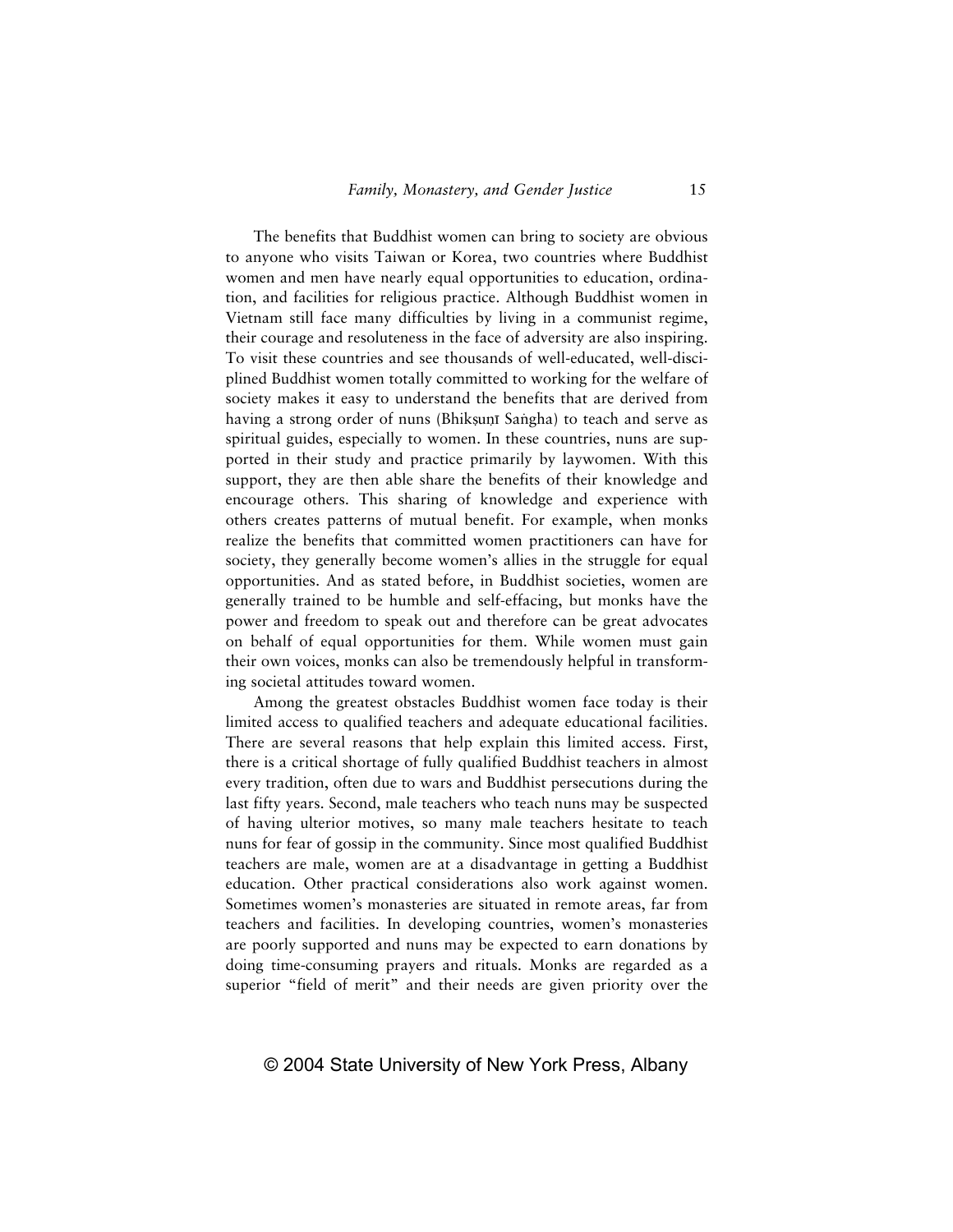needs of women. Finally, there are many men and women who believe that women are incapable of and uninterested in higher studies. These combined obstacles put nuns at a serious disadvantage in gaining religious education.

While working to establish study programs for women in India over the past fifteen years, I have encountered all of these obstacles. It has been extremely difficult to find qualified teachers who are willing to teach women, especially in remote locations with poor living conditions. In one case, after searching for several years to find teachers for Himalayan nuns, I learned about a monk who had been meditating in a cave for many years, supported by the impoverished community nearby. After much persuasion, this humble monk agreed to teach the nuns. For a year, under this teacher's guidance, the nuns progressed steadily in their studies. Then, suddenly, one day a group of monks from his monastery appeared and insisted that he leave. These monks were not interested in studying themselves, but they insisted that he discontinue teaching the nuns. The teacher returned after several months, but again the monks from his monastery arrived in a jeep and insisted he leave. Finally the teacher made the decision to resign from his monastery and returned to teach the nuns, which he has kindly continued to do ever since. This incident is the most overt case of gender discrimination I have faced during twenty years of living in Buddhist societies.

Another similar incident occurred a few years later. At one of our projects, we were able to find a saintly, compassionate, and extremely knowledgeable teacher for the nuns. Similarly, in this case, the teacher was a humble, gentle monk who dedicated himself sincerely to teaching the nuns. The nuns progressed wonderfully under his tutelage. One day he received a letter from his home monastery that insisted that he leave the nuns' study program and go abroad. Feeling indebted to his monastery for his education there, he had no choice but to sadly agree. Fortunately, the teacher was able to find a temporary replacement, but the nuns miss their kind teacher and pray for his return.

Obtaining fully qualified teachers is the most serious challenge faced by women in many of the Buddhist traditions. To nurture a generation of fully qualified female Buddhist teachers, a systematic study program under qualified guidance is essential, and until women become qualified as teachers, they are dependent on the kindness of male teachers, when they can get them. The importance of women receiving equal educational opportunities cannot be overemphasized.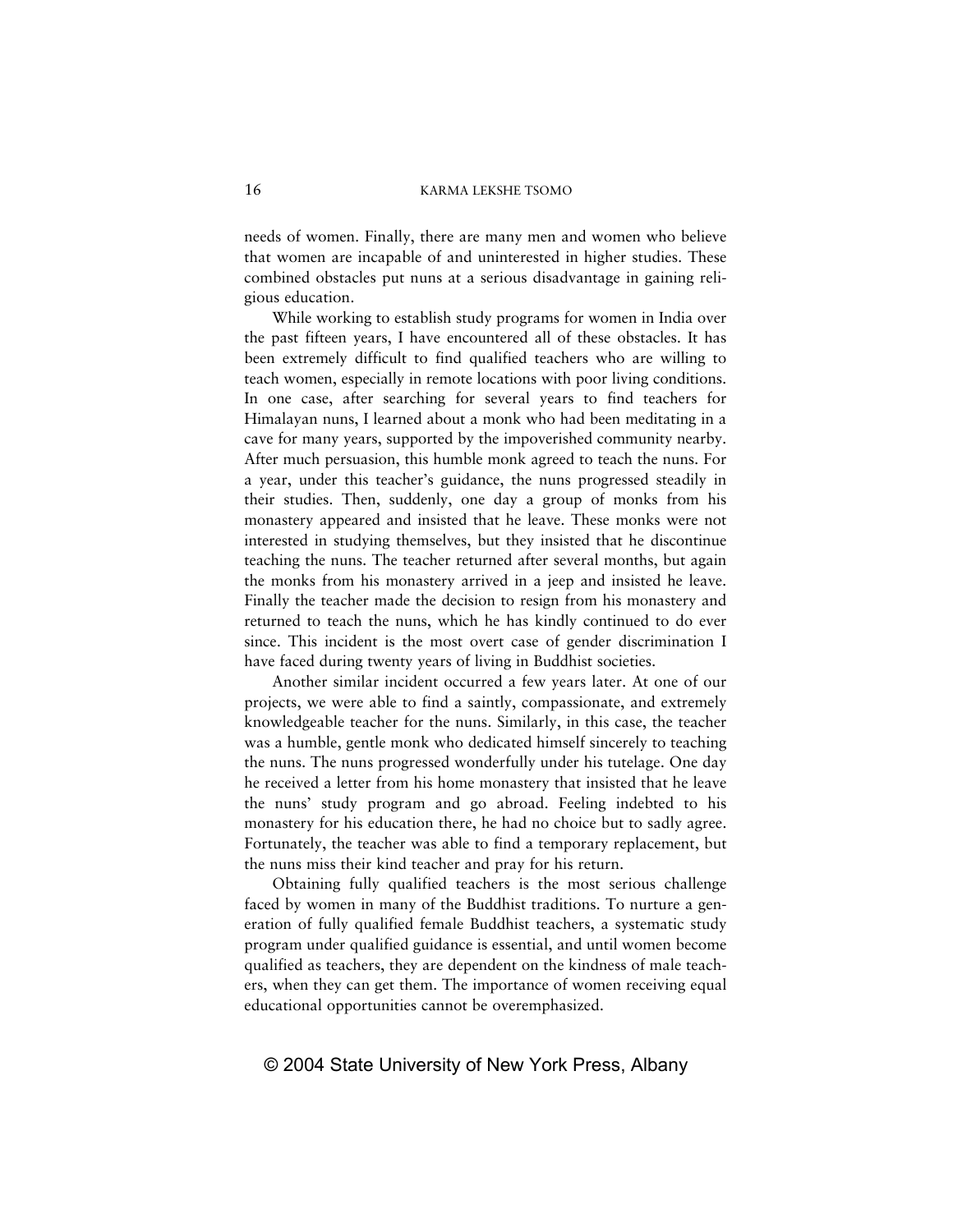### GENDER JUSTICE AS A PREREQUISITE TO PEACE

It is my belief that gender justice—social justice for all human beings, regardless of gender—is necessary if there is to be a genuine, lasting peace in human society. At first glance, it would appear that Buddhist societies belie this contention. With a few glaring exceptions, Buddhist societies have enjoyed more peace and suffered fewer armed conflicts than other societies, even though their social structures are patriarchal. But a peaceful veneer sometimes conceals underlying tensions and hypocrisies that are in urgent need of attention. Peace in any family requires effort, skill, and concessions, and peace in Buddhist societies has long rested on the efforts, skills, and concessions of women. The contributions of Buddhist women—whether subtle or exemplary—have largely gone unnoticed and unacknowledged, if not thwarted altogether. As long as women are excluded at any level of society, claims of justice and equality ring hollow.

All Buddhists need to take responsibility for achieving gender justice in Buddhism, but monastics have a special responsibility because of their expressed commitment to the spiritual pursuit. It could even be argued that monks have a greater responsibility than nuns to work for gender equity, since they have far more power within Buddhist institutions. Unfortunately, many monks feel that the welfare of Buddhist laywomen and nuns is not their responsibility.

Although the Buddhist women's movement is still very young, it enjoys several advantages. First, Buddhist feminist efforts rest on foundations of gender equality expressed by the Buddha himself. Second, these efforts profit from the experience of the broader feminist movement in terms of organization, communication, strategy, and networking. In just fifteen years, Buddhist women have joined forces and are becoming adept at shared decision making and at achieving consensus. Lay and ordained Buddhist women are collaborating with more experienced global women's networks in their struggle for gender justice.

As reflected in this book, the global Buddhist women's movement is an alliance of representatives from a remarkable variety of cultures, disciplines, and endeavors. In the first part of this volume, contributors explore the philosophical foundations for Buddhist women's empowerment or disempowerment, examining the ways in which feminist and Buddhist thought have become intertwined, and exploring the implications of these connections. Anne Carolyn Klein explores the topics of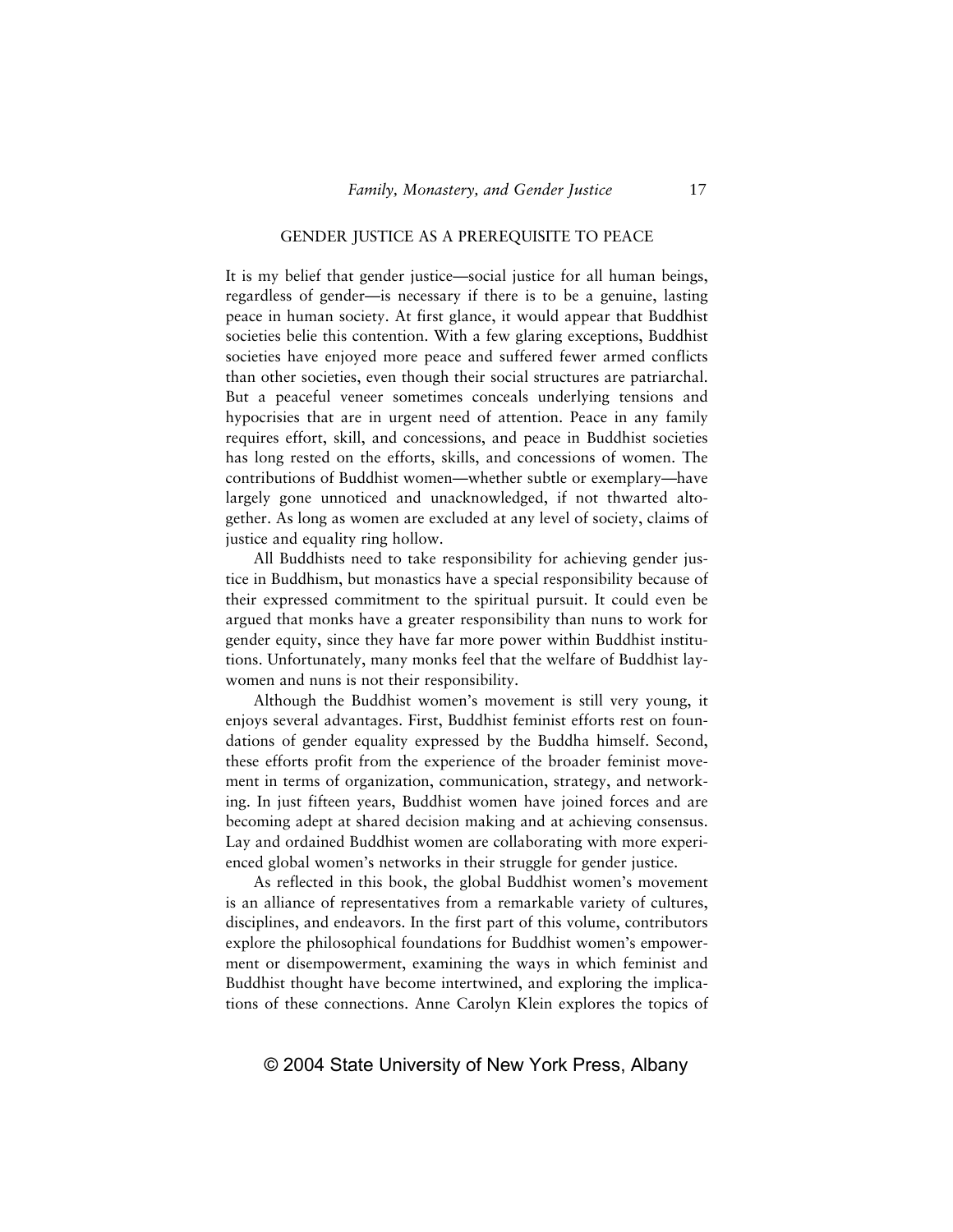subjectivity and embodiedness from Buddhist and Western perspectives as a philosophical basis for constructive social engagement in "Buddhist Understandings of Subjectivity." In "Reflections on Buddhism, Gender, and Human Rights," Lin Chew applies a Buddhist analysis to the universal principles of respect and dignity for all life, and relates them to constructions of gender identity as well as legal reforms, selfdetermination, and economic opportunity. Taking a textual approach, in "Is the Bhiksunī Vinaya Sexist?" I investigate the codes of monastic<br>conduct to see whether gander hise in Buddhist societies on he traced conduct to see whether gender bias in Buddhist societies can be traced to gender inequalities in these ancient texts.

The next few chapters apply Buddhist psychology and social theory to explore Buddhist interpretations of nonviolence and ways in which this ideal can help uproot or alleviate the sufferings of social injustice. In "Transforming Conflict, Transforming Ourselves: Buddhism and Social Liberation," Paula Green investigates the roots of conflict and how Buddhist teachings on mindfulness, wisdom, and compassion can help relieve human suffering through creative methods of peacebuilding. Meenakshi Chhabra, in her chapter "Redefining and Expanding the Self in Conflict Resolution," takes an alternative approach to peacebuilding by examining Buddhist theories of the self in the *Lotus Sutra* and relating them to the politics of identity. In "Integrating Feminist Theory and Engaged Buddhism: Counseling Women Survivors of Gender-based Violence," Kathryn L. Norsworthy draws from both Buddhist and feminist psychological theory to discover practical means of healing the trauma of violence.

The most exhilarating way to document Buddhist women's history is to record it as it unfolds. In "Reclaiming the Robe: Reviving the Bhikkhunī Order in Sri Lanka," Ranjani de Silva tells the story of how the lineage of full ordination for women, lost for nearly a thousand years, is being recovered and revitalized in contemporary Sri Lanka. Sarah LeVine tells the equally compelling story of the resurgence of Theravada Buddhist nuns in "Dharma Education for Women in the Theravada Buddhist Community of Nepal." The extent to which social structures affect the lives of women in Nepal is the theme of the next two chapters: David N. Gellner's "Buddhism, Women, and Caste: The Case of the Newar Buddhists of the Kathmandu Valley," and Khandu Lama's "Trafficking in Buddhist Girls: Empowerment through Prevention." Next, in "Khunying Kanitha: Thailand's Advocate for Women," I document the life of Khunying Kanitha and her struggle to provide shelters for